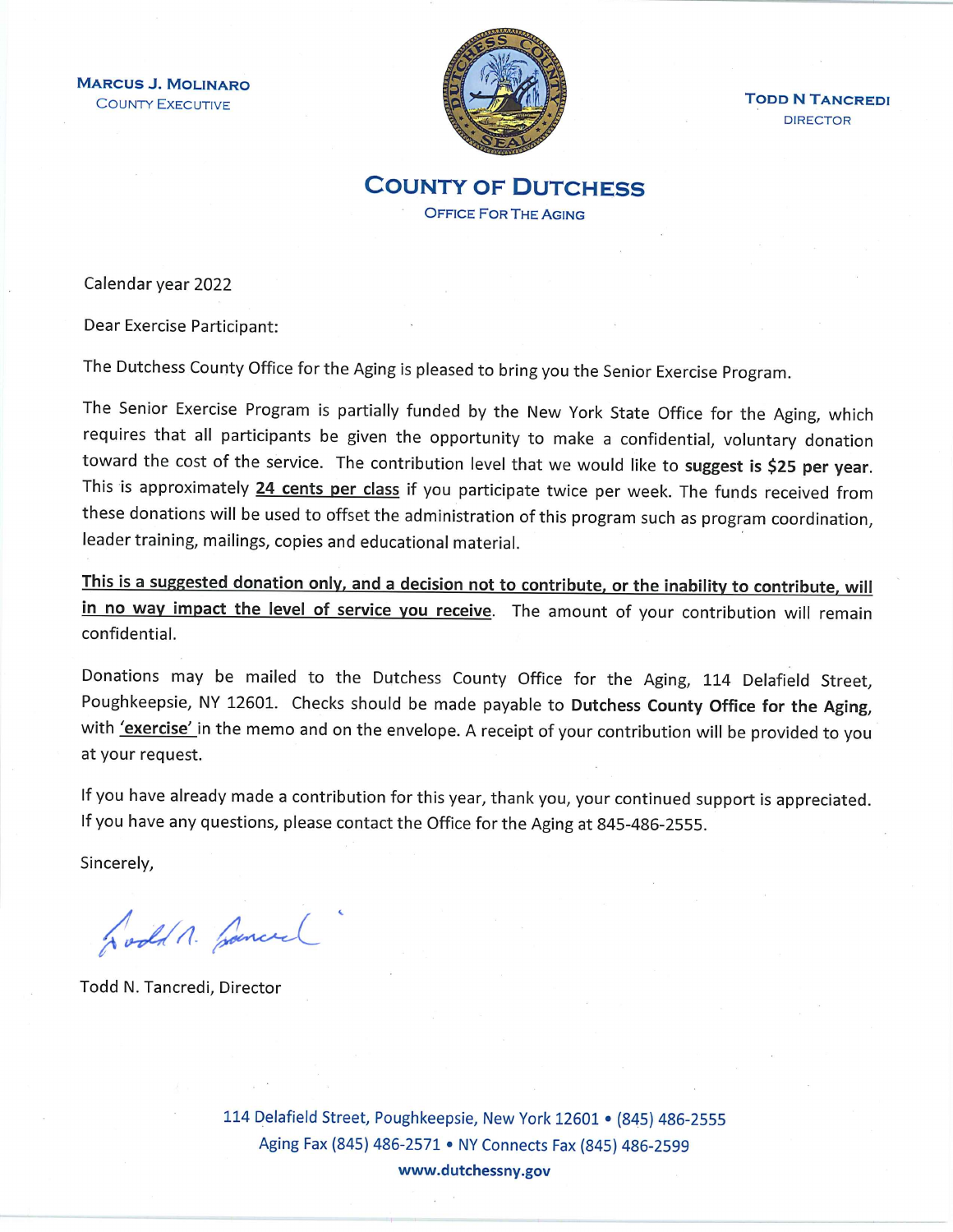

# **DUTCHESS COUNTY OFFICE FOR THE AGING**

## **SENIOR EXERCISE PROGRAM APPLICATION**

| NAME:                                    |       | <b>CLASS LOCATION</b><br>PREFFERENCE:     |      |  |
|------------------------------------------|-------|-------------------------------------------|------|--|
| <b>ADDRESS:</b>                          | CITY: |                                           | ZIP: |  |
| PHONE:                                   |       | DATE OF<br>BIRTH:                         |      |  |
| EMAIL:                                   |       |                                           |      |  |
| <b>EMERGENCY</b><br><b>CONTACT NAME:</b> |       | <b>EMERGENCY</b><br><b>CONTACT PHONE:</b> |      |  |
| PRIMARY<br>PHYSICIAN:                    |       | PRIMARY<br>PHYSICIAN PHONE:               |      |  |

Were you previously enrolled in any of the Dutchess County Office for the Aging Senior Exercise classes?

 $\Box$  Yes  $\Box$  No If yes, when and where:

**Legal Release:** I will choose the level of activity, which will not harm me. In consideration of my participation in this wellness/exercise program, I hereby release the Dutchess County Office for the Aging and the Landlord of this exercise facility from any liability or claims, for personal injury or otherwise, arising out of or in any way connected to my participation in this wellness/exercise program.

*Participant's Signature Date*

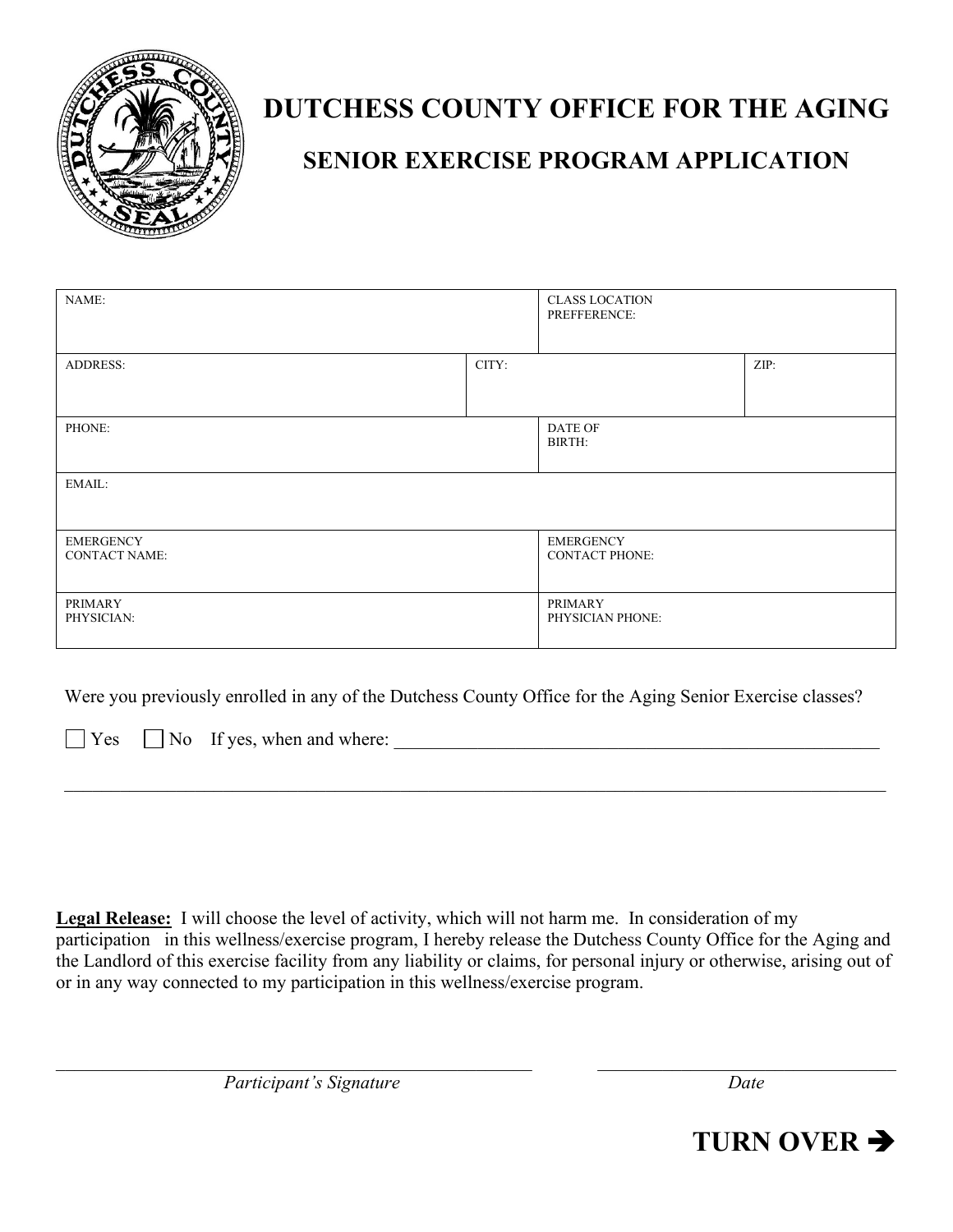## **Dutchess County - Senior Exercise Program** Demographic statistics for required New York State reporting

| NAME:                                                                                                                                                                                                                                                                                            |                                                                                                                                                    |                                                    | TODAY'S<br>DATE:                                   |                         |  |
|--------------------------------------------------------------------------------------------------------------------------------------------------------------------------------------------------------------------------------------------------------------------------------------------------|----------------------------------------------------------------------------------------------------------------------------------------------------|----------------------------------------------------|----------------------------------------------------|-------------------------|--|
| <b>DATE OF</b><br><b>BIRTH:</b>                                                                                                                                                                                                                                                                  | <b>CLASS</b><br>LOCATION:                                                                                                                          |                                                    |                                                    |                         |  |
| <b>MALE</b><br><b>GENDER:</b>                                                                                                                                                                                                                                                                    | <b>FEMALE</b>                                                                                                                                      | <b>OTHER</b>                                       | PREFERS NOT TO ANSWER                              |                         |  |
|                                                                                                                                                                                                                                                                                                  | How long have you been in the senior exercise program?                                                                                             |                                                    |                                                    |                         |  |
| Returning to Program<br>$\vert$ New / Less than 1 year<br>$\vert$ Between 2 & 4 years<br>More than 5 years                                                                                                                                                                                       |                                                                                                                                                    |                                                    |                                                    |                         |  |
| <b>Demographic information</b> (check all that apply):<br>Race / Ethnicity (check one):                                                                                                                                                                                                          |                                                                                                                                                    |                                                    |                                                    |                         |  |
| American Indian / Alaskan Native<br>Low Income<br>Low Income Minority<br>Asian<br>Frail / Disabled (Defined Below)<br>Black (Not Hispanic)<br>Native Hawaiian / Pacific Islander<br>Live Alone<br>Use cane / walker<br>Hispanic or Latino<br>No longer driving<br>White<br>Rural (Defined Below) |                                                                                                                                                    |                                                    |                                                    |                         |  |
| <b>Age Range</b><br>$\Box$ 60 – 64 years $\Box$ 65 – 69 years<br>70 – 74 years $\begin{bmatrix} 75 - 79 \text{ years} \end{bmatrix}$<br>$80 - 84$ years<br>85 – 89 years $\Box$ 90 – 94 years<br>95 years or older                                                                               |                                                                                                                                                    |                                                    |                                                    |                         |  |
|                                                                                                                                                                                                                                                                                                  |                                                                                                                                                    | <b>Definitions</b>                                 |                                                    |                         |  |
| <b>LOW INCOME:</b>                                                                                                                                                                                                                                                                               | Household Size                                                                                                                                     | Annual Household Income at or below                |                                                    |                         |  |
|                                                                                                                                                                                                                                                                                                  | 1 Person                                                                                                                                           | $-$ \$19,320                                       | $(\$1610/month)$                                   |                         |  |
|                                                                                                                                                                                                                                                                                                  | 2 Persons                                                                                                                                          | $-$ \$26,130                                       | $(\$2170/month)$                                   |                         |  |
|                                                                                                                                                                                                                                                                                                  | 3 Persons                                                                                                                                          | $-$ \$32,940                                       | $(\$2,745/month)$                                  |                         |  |
| A person with one or more functional deficits in these areas:<br><b>FRAIL / DISABLED:</b>                                                                                                                                                                                                        |                                                                                                                                                    |                                                    |                                                    |                         |  |
| 1.                                                                                                                                                                                                                                                                                               | Physical functions                                                                                                                                 |                                                    |                                                    |                         |  |
| 2.                                                                                                                                                                                                                                                                                               | <b>Mental functions</b>                                                                                                                            |                                                    |                                                    |                         |  |
| 3.                                                                                                                                                                                                                                                                                               | Activities of Daily Living (ADL) (eating, bed/chair transfer, dressing, toileting and<br>continence)                                               |                                                    |                                                    |                         |  |
| 4.                                                                                                                                                                                                                                                                                               | Instrumental Activities of Daily Living (IADL) (meal preparation, housekeeping,<br>shopping, medications, telephone, travel and money management.) |                                                    |                                                    |                         |  |
| <b>RURAL ZIP</b><br><b>CODES:</b>                                                                                                                                                                                                                                                                | If you live in any of these rural zip codes, please mark the appropriate box.                                                                      |                                                    |                                                    |                         |  |
|                                                                                                                                                                                                                                                                                                  | 12501<br>12522<br>12504<br>12531<br>12506<br>12538<br>12507<br>12540<br>12510<br>12545<br>12514<br>12546                                           | 12564<br>12567<br>12569<br>12570<br>12571<br>12572 | 12574<br>12578<br>12580<br>12581<br>12582<br>12583 | 12585<br>12592<br>12594 |  |